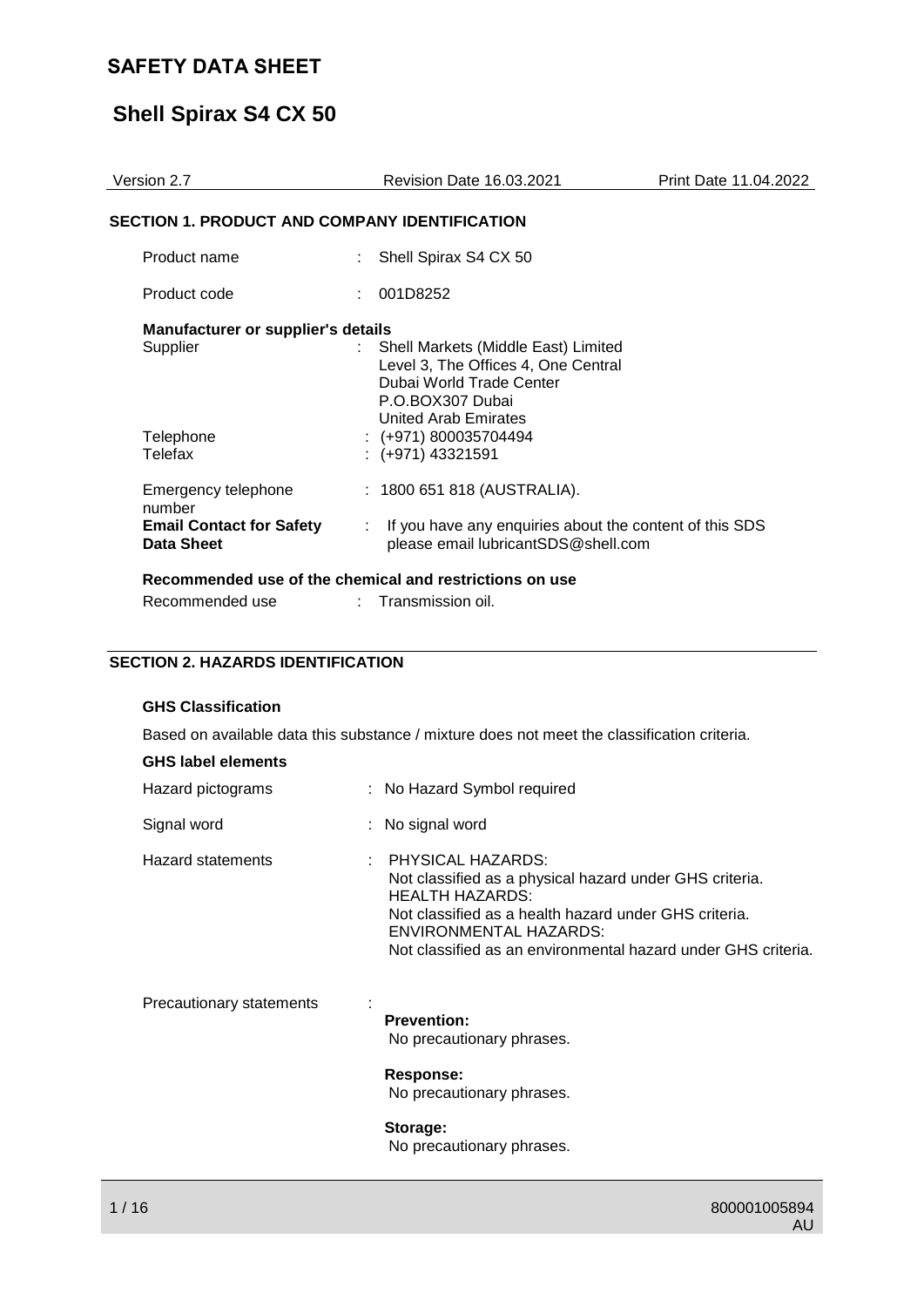# **Shell Spirax S4 CX 50**

Version 2.7 Revision Date 16.03.2021 Print Date 11.04.2022 **Disposal:**  No precautionary phrases.

#### **Other hazards which do not result in classification**

Prolonged or repeated skin contact without proper cleaning can clog the pores of the skin resulting in disorders such as oil acne/folliculitis.Used oil may contain harmful impurities.Not classified as flammable but will burn.

#### **SECTION 3. COMPOSITION/INFORMATION ON INGREDIENTS**

| Substance / Mixture | : Mixture                                                                                                                                                                                                                                              |
|---------------------|--------------------------------------------------------------------------------------------------------------------------------------------------------------------------------------------------------------------------------------------------------|
| Chemical nature     | : Highly refined mineral oils and additives.<br>The highly refined mineral oil contains <3% (w/w) DMSO-<br>extract, according to IP346.<br>Classification based on DMSO extract content < 3%<br>(Regulation (EC) 1272/2008, Annex VI, Part 3, Note L). |
|                     | : * contains one or more of the following CAS-numbers: 64742-<br>53-6 64742-54-7 64742-55-8 64742-56-9 64742-65-0                                                                                                                                      |

| CONTROLLO UT THOIC OF THE TUILOWING ONO HUINDERS. UT IT TE |
|------------------------------------------------------------|
| 53-6, 64742-54-7, 64742-55-8, 64742-56-9, 64742-65-0,      |
| 68037-01-4, 72623-86-0, 72623-87-1, 8042-47-5, 848301-69-  |
| 9.68649-12-7.151006-60-9.163149-28-8.                      |

| Chemical name                                                    | CAS-No.      | Classification                                                                                                  | Concentration (%<br>w/w |
|------------------------------------------------------------------|--------------|-----------------------------------------------------------------------------------------------------------------|-------------------------|
| Interchangeable low<br>viscosity base oil<br>(<20,5 cSt @40°C) * | Not Assigned | Asp. Tox.1; H304                                                                                                | $0 - 90$                |
| Overbased<br>sulphurised calcium<br>phenate                      | 220794-90-1  | Aquatic Chronic4;<br>H413                                                                                       | $0 - < 3$               |
| Zinc<br>dialkyldithiophosphate                                   | 4259-15-8    | Eye Dam.1; H318<br><b>Aquatic Chronic2;</b><br>H411                                                             | $0 - 2.4$               |
| Zinc<br>dialkyldithiophosphate                                   | 68649-42-3   | Eye Dam.1; H318<br>Aquatic Chronic2;<br>H411                                                                    | $0 - 2.4$               |
| Alkylphenol                                                      | 27193-86-8   | Skin Corr.1C; H314<br>Eye Dam.1; H318<br>Repr.1B; H360F<br>Aquatic Acute1;<br>H400<br>Aquatic Chronic1;<br>H410 | $0.1 - 0.29$            |

Hazardous components

For explanation of abbreviations see section 16.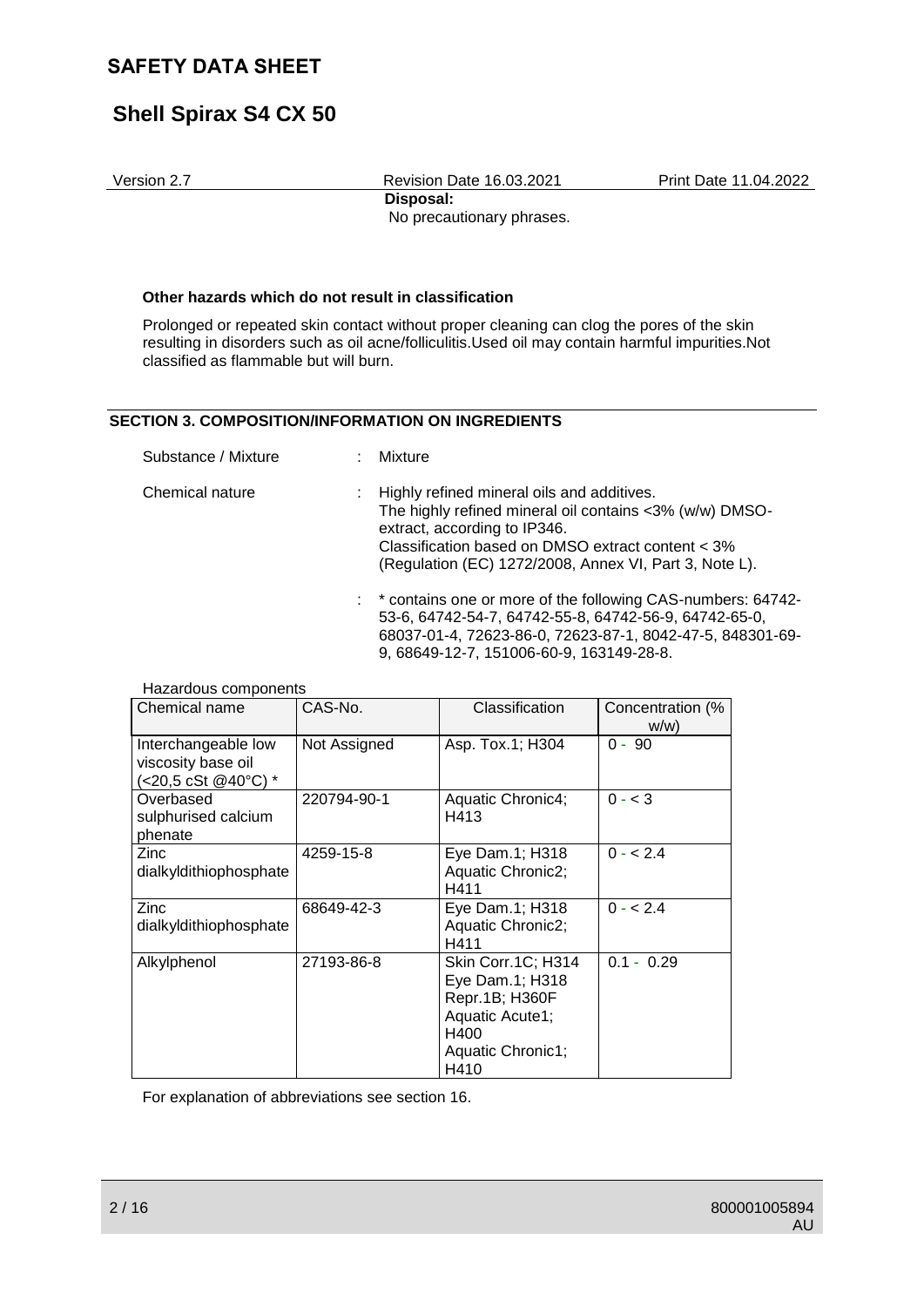# **Shell Spirax S4 CX 50**

| Version 2.7                                                       | <b>Revision Date 16.03.2021</b> |                                                                                                                                                                                             | Print Date 11.04.2022 |
|-------------------------------------------------------------------|---------------------------------|---------------------------------------------------------------------------------------------------------------------------------------------------------------------------------------------|-----------------------|
| <b>SECTION 4. FIRST-AID MEASURES</b>                              |                                 |                                                                                                                                                                                             |                       |
| If inhaled                                                        |                                 | : No treatment necessary under normal conditions of use.<br>If symptoms persist, obtain medical advice.                                                                                     |                       |
| In case of skin contact                                           |                                 | : Remove contaminated clothing. Flush exposed area with<br>water and follow by washing with soap if available.<br>If persistent irritation occurs, obtain medical attention.                |                       |
| In case of eye contact                                            |                                 | : Flush eye with copious quantities of water.<br>Remove contact lenses, if present and easy to do. Continue<br>rinsing.<br>If persistent irritation occurs, obtain medical attention.       |                       |
| If swallowed                                                      |                                 | In general no treatment is necessary unless large quantities<br>are swallowed, however, get medical advice.                                                                                 |                       |
| Most important symptoms<br>and effects, both acute and<br>delayed |                                 | : Oil acne/folliculitis signs and symptoms may include formation<br>of black pustules and spots on the skin of exposed areas.<br>Ingestion may result in nausea, vomiting and/or diarrhoea. |                       |
| Protection of first-aiders                                        |                                 | : When administering first aid, ensure that you are wearing the<br>appropriate personal protective equipment according to the<br>incident, injury and surroundings.                         |                       |
| Notes to physician                                                |                                 | Treat symptomatically.                                                                                                                                                                      |                       |

### **SECTION 5. FIRE-FIGHTING MEASURES**

| Suitable extinguishing media                     |    | : Foam, water spray or fog. Dry chemical powder, carbon<br>dioxide, sand or earth may be used for small fires only.                                                                                                                                                                                                         |
|--------------------------------------------------|----|-----------------------------------------------------------------------------------------------------------------------------------------------------------------------------------------------------------------------------------------------------------------------------------------------------------------------------|
| Unsuitable extinguishing<br>media                |    | $\therefore$ Do not use water in a jet.                                                                                                                                                                                                                                                                                     |
| Specific hazards during<br>firefighting          |    | : Hazardous combustion products may include:<br>A complex mixture of airborne solid and liquid particulates and<br>gases (smoke).<br>Carbon monoxide may be evolved if incomplete combustion<br>occurs.<br>Unidentified organic and inorganic compounds.                                                                    |
| Specific extinguishing<br>methods                |    | : Use extinguishing measures that are appropriate to local<br>circumstances and the surrounding environment.                                                                                                                                                                                                                |
| Special protective equipment<br>for firefighters | ÷. | Proper protective equipment including chemical resistant<br>gloves are to be worn; chemical resistant suit is indicated if<br>large contact with spilled product is expected. Self-Contained<br>Breathing Apparatus must be worn when approaching a fire in<br>a confined space. Select fire fighter's clothing approved to |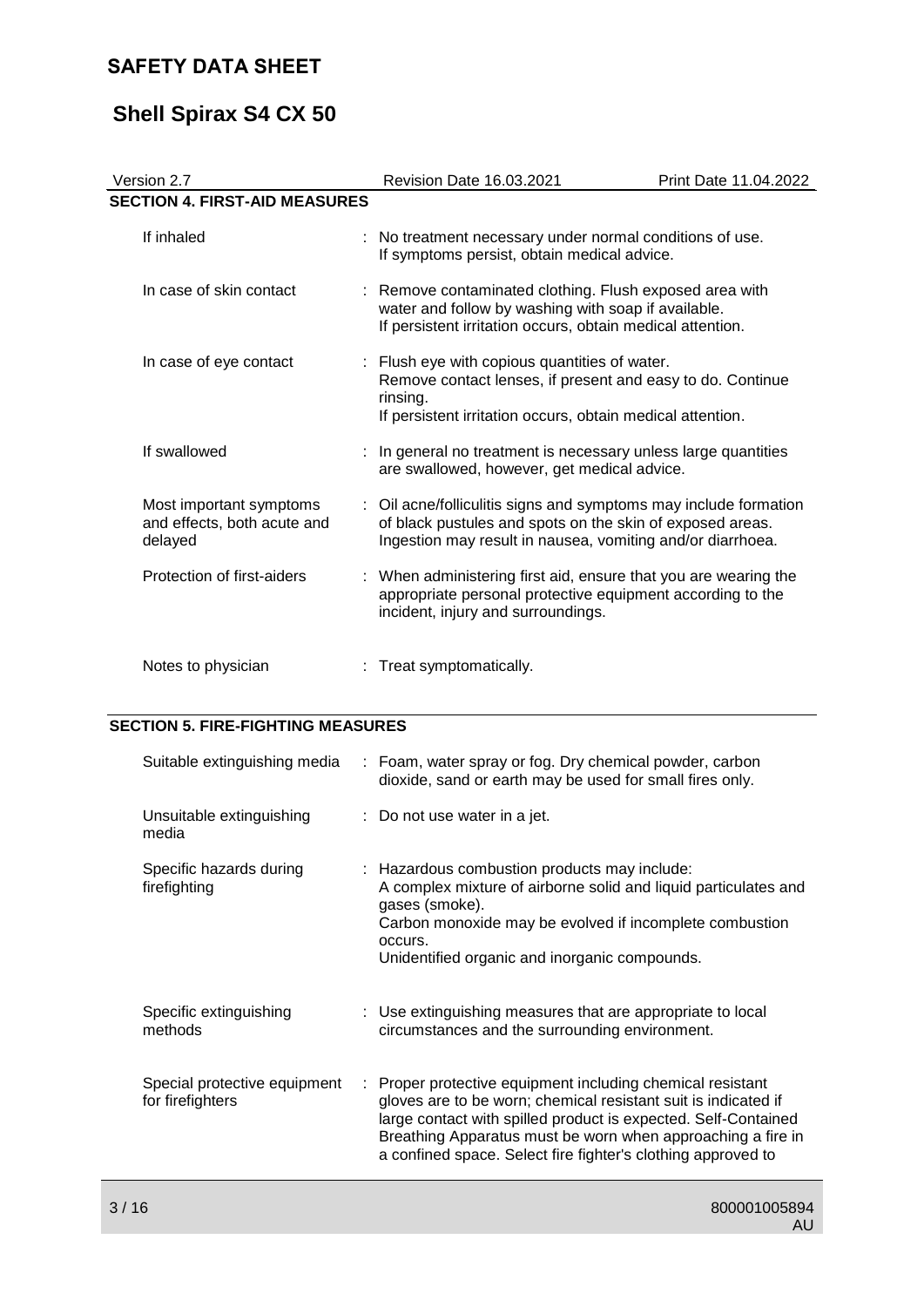# **Shell Spirax S4 CX 50**

| Version 2.7                                                               | Revision Date 16.03.2021<br>Print Date 11.04.2022                                                                                                                                                                                                                                                                            |  |
|---------------------------------------------------------------------------|------------------------------------------------------------------------------------------------------------------------------------------------------------------------------------------------------------------------------------------------------------------------------------------------------------------------------|--|
|                                                                           | relevant Standards (e.g. Europe: EN469).                                                                                                                                                                                                                                                                                     |  |
| Hazchem Code                                                              | $:$ NONE                                                                                                                                                                                                                                                                                                                     |  |
| <b>SECTION 6. ACCIDENTAL RELEASE MEASURES</b>                             |                                                                                                                                                                                                                                                                                                                              |  |
| Personal precautions,<br>protective equipment and<br>emergency procedures | : Avoid contact with skin and eyes.                                                                                                                                                                                                                                                                                          |  |
| Environmental precautions                                                 | : Use appropriate containment to avoid environmental<br>contamination. Prevent from spreading or entering drains,<br>ditches or rivers by using sand, earth, or other appropriate<br>barriers.                                                                                                                               |  |
|                                                                           | Local authorities should be advised if significant spillages<br>cannot be contained.                                                                                                                                                                                                                                         |  |
| Methods and materials for<br>containment and cleaning up                  | : Slippery when spilt. Avoid accidents, clean up immediately.<br>Prevent from spreading by making a barrier with sand, earth<br>or other containment material.<br>Reclaim liquid directly or in an absorbent.<br>Soak up residue with an absorbent such as clay, sand or other<br>suitable material and dispose of properly. |  |
| Additional advice                                                         | : For guidance on selection of personal protective equipment<br>see Section 8 of this Safety Data Sheet.<br>For guidance on disposal of spilled material see Section 13 of<br>this Safety Data Sheet.                                                                                                                        |  |

#### **SECTION 7. HANDLING AND STORAGE**

| <b>General Precautions</b> | $\pm$ Use local exhaust ventilation if there is risk of inhalation of<br>vapours, mists or aerosols.<br>Use the information in this data sheet as input to a risk<br>assessment of local circumstances to help determine<br>appropriate controls for safe handling, storage and disposal of<br>this material. |
|----------------------------|---------------------------------------------------------------------------------------------------------------------------------------------------------------------------------------------------------------------------------------------------------------------------------------------------------------|
| Advice on safe handling    | : Avoid prolonged or repeated contact with skin.<br>Avoid inhaling vapour and/or mists.<br>When handling product in drums, safety footwear should be<br>worn and proper handling equipment should be used.<br>Properly dispose of any contaminated rags or cleaning<br>materials in order to prevent fires.   |
| Avoidance of contact       | : Strong oxidising agents.                                                                                                                                                                                                                                                                                    |
| <b>Product Transfer</b>    | : Proper grounding and bonding procedures should be used<br>during all bulk transfer operations to avoid static accumulation.                                                                                                                                                                                 |
| <b>Storage</b>             |                                                                                                                                                                                                                                                                                                               |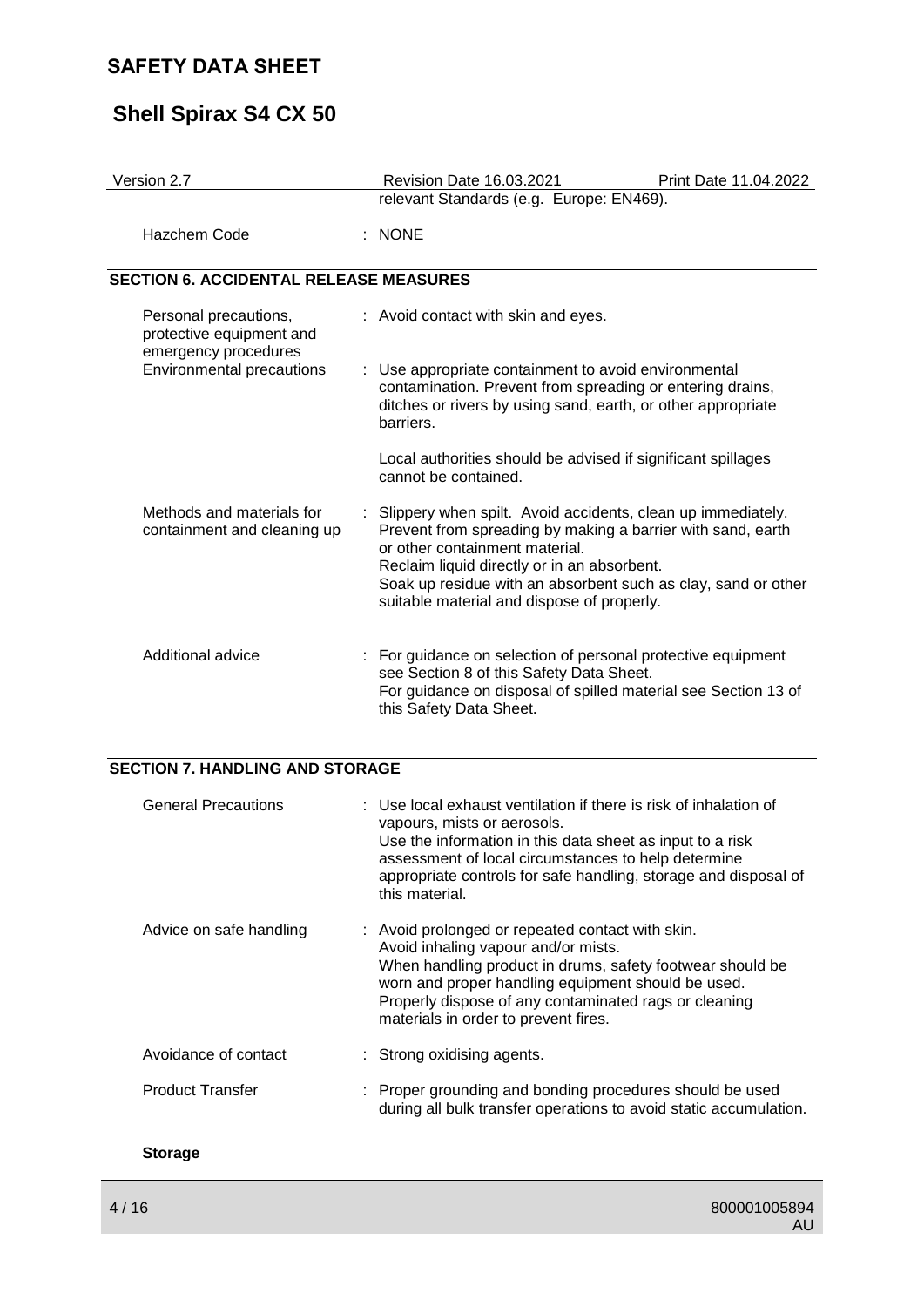# **Shell Spirax S4 CX 50**

| Version 2.7        | <b>Revision Date 16.03.2021</b>                                                                                                        | <b>Print Date 11.04.2022</b> |
|--------------------|----------------------------------------------------------------------------------------------------------------------------------------|------------------------------|
| Other data         | : Keep container tightly closed and in a cool, well-ventilated<br>place.<br>Use properly labeled and closable containers.              |                              |
|                    | Store at ambient temperature.                                                                                                          |                              |
| Packaging material | : Suitable material: For containers or container linings, use mild<br>steel or high density polyethylene.<br>Unsuitable material: PVC. |                              |
| Container Advice   | : Polyethylene containers should not be exposed to high<br>temperatures because of possible risk of distortion.                        |                              |

#### **SECTION 8. EXPOSURE CONTROLS AND PERSONAL PROTECTION**

| Components        | CAS-No.      | Value type<br>(Form of<br>exposure)                 | Control<br>parameters /<br>Permissible<br>concentration | <b>Basis</b>                                                                          |
|-------------------|--------------|-----------------------------------------------------|---------------------------------------------------------|---------------------------------------------------------------------------------------|
| Oil mist, mineral | Not Assigned | TWA (Mist)                                          | $5 \text{ mg/m}$ 3                                      | AU OEL                                                                                |
| Oil mist, mineral | Not Assigned | TWA (Mist)                                          | $5 \text{ mg/m}$ 3                                      | Australia.<br>Workplace<br>Exposure<br>Standards for<br>Airborne<br>Contaminant<br>s. |
| Oil mist, mineral | Not Assigned | TWA (Mist)                                          | $5$ mg/m $3$                                            | OSHA Z-1                                                                              |
| Oil mist, mineral | Not Assigned | <b>TWA</b><br>(Inhalable)<br>particulate<br>matter) | $5$ mg/m $3$                                            | <b>ACGIH</b>                                                                          |

#### **Components with workplace control parameters**

#### **Biological occupational exposure limits**

No biological limit allocated.

#### **Monitoring Methods**

Monitoring of the concentration of substances in the breathing zone of workers or in the general workplace may be required to confirm compliance with an OEL and adequacy of exposure controls. For some substances biological monitoring may also be appropriate.

Validated exposure measurement methods should be applied by a competent person and samples analysed by an accredited laboratory.

Examples of sources of recommended exposure measurement methods are given below or contact the supplier. Further national methods may be available.

National Institute of Occupational Safety and Health (NIOSH), USA: Manual of Analytical Methods http://www.cdc.gov/niosh/

Occupational Safety and Health Administration (OSHA), USA: Sampling and Analytical Methods http://www.osha.gov/

Health and Safety Executive (HSE), UK: Methods for the Determination of Hazardous Substances http://www.hse.gov.uk/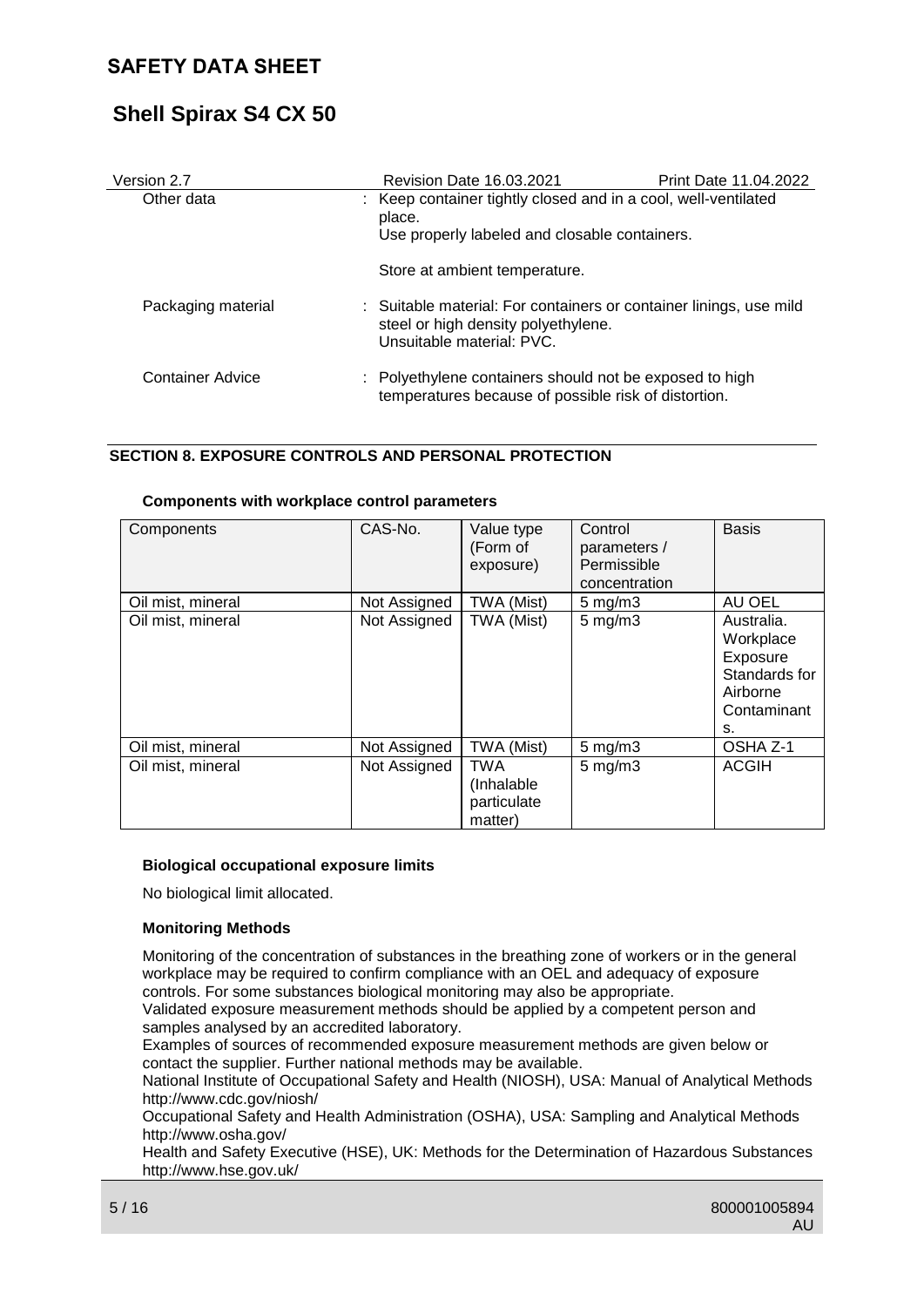# **Shell Spirax S4 CX 50**

| Version 2.7                         | Revision Date 16.03.2021                                                                                                                                                                                                                                                                                                                                                                                                                                                                                                                                                                                                                                                                                                                                                                                                                                                                                | Print Date 11.04.2022 |
|-------------------------------------|---------------------------------------------------------------------------------------------------------------------------------------------------------------------------------------------------------------------------------------------------------------------------------------------------------------------------------------------------------------------------------------------------------------------------------------------------------------------------------------------------------------------------------------------------------------------------------------------------------------------------------------------------------------------------------------------------------------------------------------------------------------------------------------------------------------------------------------------------------------------------------------------------------|-----------------------|
| http://www.dguv.de/inhalt/index.jsp | Institut für Arbeitsschutz Deutschen Gesetzlichen Unfallversicherung (IFA), Germany<br>L'Institut National de Recherche et de Securité, (INRS), France http://www.inrs.fr/accueil                                                                                                                                                                                                                                                                                                                                                                                                                                                                                                                                                                                                                                                                                                                       |                       |
| <b>Engineering measures</b>         | : The level of protection and types of controls necessary will<br>vary depending upon potential exposure conditions. Select<br>controls based on a risk assessment of local circumstances.<br>Appropriate measures include:<br>Adequate ventilation to control airborne concentrations.<br>Where material is heated, sprayed or mist formed, there is<br>greater potential for airborne concentrations to be generated.                                                                                                                                                                                                                                                                                                                                                                                                                                                                                 |                       |
|                                     | General Information:<br>Define procedures for safe handling and maintenance of<br>controls.<br>Educate and train workers in the hazards and control<br>measures relevant to normal activities associated with this<br>product.<br>Ensure appropriate selection, testing and maintenance of<br>equipment used to control exposure, e.g. personal protective<br>equipment, local exhaust ventilation.<br>Drain down system prior to equipment break-in or<br>maintenance.<br>Retain drain downs in sealed storage pending disposal or<br>subsequent recycle.<br>Always observe good personal hygiene measures, such as<br>washing hands after handling the material and before eating,<br>drinking, and/or smoking. Routinely wash work clothing and<br>protective equipment to remove contaminants. Discard<br>contaminated clothing and footwear that cannot be cleaned.<br>Practice good housekeeping. |                       |
|                                     |                                                                                                                                                                                                                                                                                                                                                                                                                                                                                                                                                                                                                                                                                                                                                                                                                                                                                                         |                       |

#### **Personal protective equipment**

#### **Protective measures**

Personal protective equipment (PPE) should meet recommended national standards. Check with PPE suppliers.

| precautions should be taken to avoid breathing of material.<br>If engineering controls do not maintain airborne<br>concentrations to a level which is adequate to protect worker<br>health, select respiratory protection equipment suitable for the<br>specific conditions of use and meeting relevant legislation.<br>Check with respiratory protective equipment suppliers.<br>Where air-filtering respirators are suitable, select an<br>appropriate combination of mask and filter.<br>Select a filter suitable for the combination of organic gases<br>and vapours and particles [Type A/Type P boiling point >65°C<br>(149°F)]. | Respiratory protection<br>conditions of use. | : No respiratory protection is ordinarily required under normal<br>In accordance with good industrial hygiene practices, |
|----------------------------------------------------------------------------------------------------------------------------------------------------------------------------------------------------------------------------------------------------------------------------------------------------------------------------------------------------------------------------------------------------------------------------------------------------------------------------------------------------------------------------------------------------------------------------------------------------------------------------------------|----------------------------------------------|--------------------------------------------------------------------------------------------------------------------------|
|----------------------------------------------------------------------------------------------------------------------------------------------------------------------------------------------------------------------------------------------------------------------------------------------------------------------------------------------------------------------------------------------------------------------------------------------------------------------------------------------------------------------------------------------------------------------------------------------------------------------------------------|----------------------------------------------|--------------------------------------------------------------------------------------------------------------------------|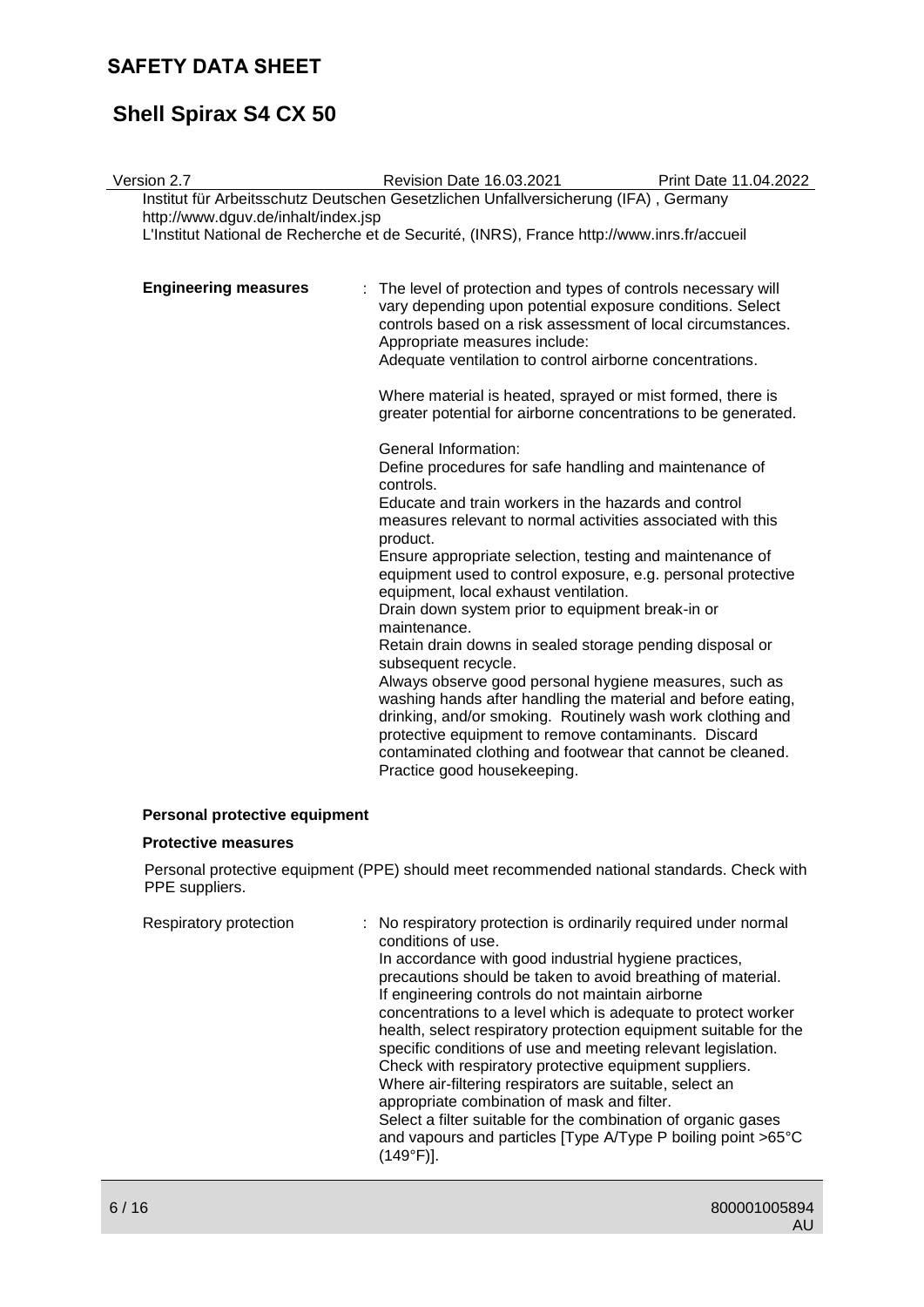# **Shell Spirax S4 CX 50**

| Version 2.7                            | <b>Revision Date 16.03.2021</b>        | Print Date 11.04.2022                                                                                                                                                                                                                                                                                                                                                                                                                                                                                                                                                                                                                                                                                                                                   |
|----------------------------------------|----------------------------------------|---------------------------------------------------------------------------------------------------------------------------------------------------------------------------------------------------------------------------------------------------------------------------------------------------------------------------------------------------------------------------------------------------------------------------------------------------------------------------------------------------------------------------------------------------------------------------------------------------------------------------------------------------------------------------------------------------------------------------------------------------------|
| Hand protection<br>Remarks             |                                        | Where hand contact with the product may occur the use of<br>gloves approved to relevant standards (e.g. Europe: EN374,<br>US: F739) made from the following materials may provide<br>suitable chemical protection. PVC, neoprene or nitrile rubber<br>gloves Suitability and durability of a glove is dependent on<br>usage, e.g. frequency and duration of contact, chemical<br>resistance of glove material, dexterity. Always seek advice<br>from glove suppliers. Contaminated gloves should be<br>replaced. Personal hygiene is a key element of effective hand<br>care. Gloves must only be worn on clean hands. After using<br>gloves, hands should be washed and dried thoroughly.<br>Application of a non-perfumed moisturizer is recommended. |
|                                        | depending on the glove make and model. | For continuous contact we recommend gloves with<br>breakthrough time of more than 240 minutes with preference<br>for > 480 minutes where suitable gloves can be identified. For<br>short-term/splash protection we recommend the same but<br>recognize that suitable gloves offering this level of protection<br>may not be available and in this case a lower breakthrough<br>time maybe acceptable so long as appropriate maintenance<br>and replacement regimes are followed. Glove thickness is not<br>a good predictor of glove resistance to a chemical as it is<br>dependent on the exact composition of the glove material.<br>Glove thickness should be typically greater than 0.35 mm                                                         |
| Eye protection                         | protective eyewear is recommended.     | : If material is handled such that it could be splashed into eyes,                                                                                                                                                                                                                                                                                                                                                                                                                                                                                                                                                                                                                                                                                      |
| Skin and body protection               | work clothes.                          | : Skin protection is not ordinarily required beyond standard<br>It is good practice to wear chemical resistant gloves.                                                                                                                                                                                                                                                                                                                                                                                                                                                                                                                                                                                                                                  |
| Thermal hazards                        | : Not applicable                       |                                                                                                                                                                                                                                                                                                                                                                                                                                                                                                                                                                                                                                                                                                                                                         |
| <b>Environmental exposure controls</b> |                                        |                                                                                                                                                                                                                                                                                                                                                                                                                                                                                                                                                                                                                                                                                                                                                         |
| General advice                         |                                        | Take appropriate measures to fulfill the requirements of<br>relevant environmental protection legislation. Avoid<br>contamination of the environment by following advice given in<br>Section 6. If necessary, prevent undissolved material from                                                                                                                                                                                                                                                                                                                                                                                                                                                                                                         |

treated in a municipal or industrial waste water treatment plant before discharge to surface water. Local guidelines on emission limits for volatile substances must be observed for the discharge of exhaust air containing vapour.

being discharged to waste water. Waste water should be

#### **SECTION 9. PHYSICAL AND CHEMICAL PROPERTIES**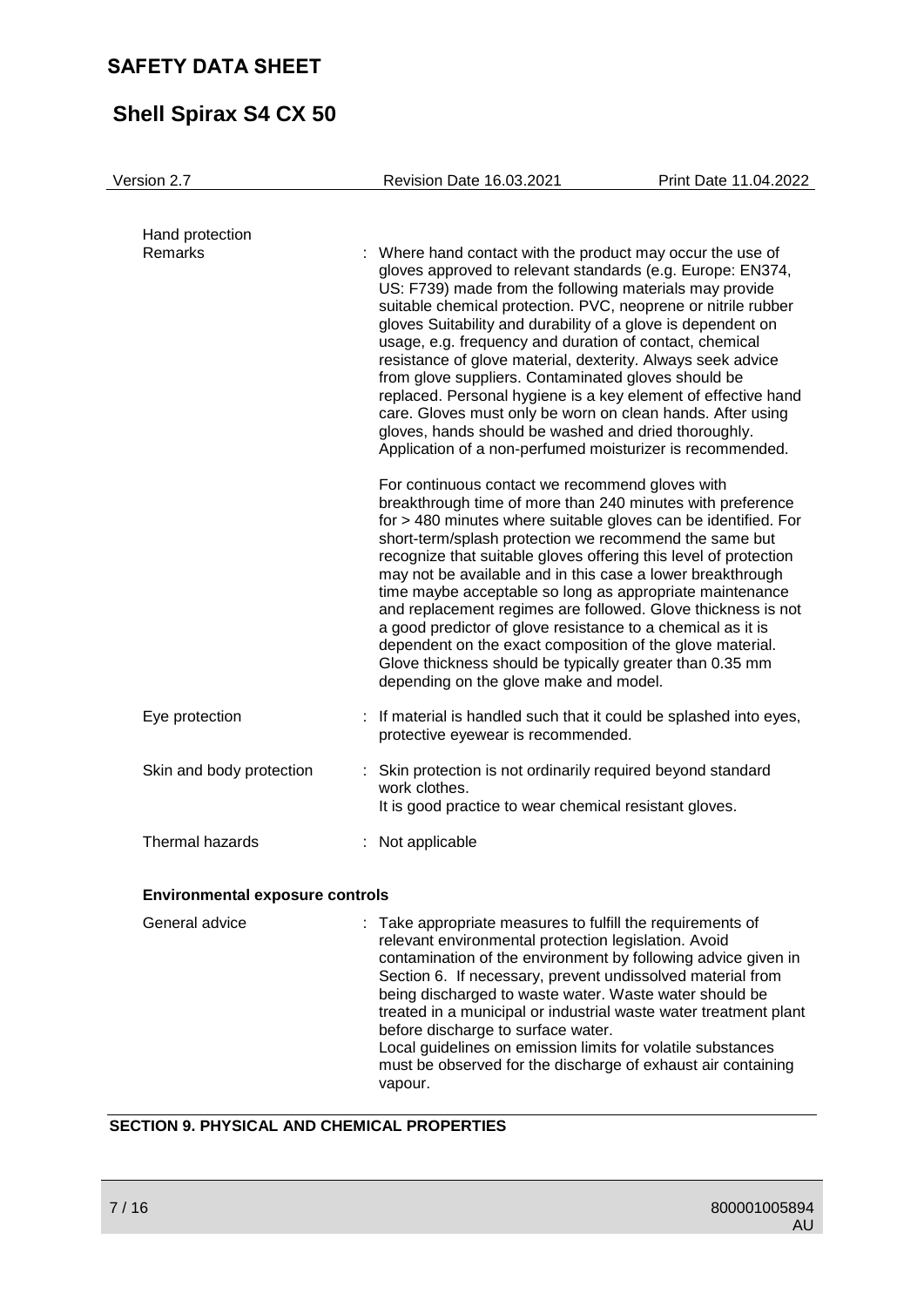# **Shell Spirax S4 CX 50**

| Version 2.7                                | Revision Date 16.03.2021                                                           | Print Date 11.04.2022 |
|--------------------------------------------|------------------------------------------------------------------------------------|-----------------------|
| Appearance                                 | : Liquid at room temperature.                                                      |                       |
| Colour                                     | : amber                                                                            |                       |
| Odour                                      | : Data not available                                                               |                       |
| <b>Odour Threshold</b>                     | : Data not available                                                               |                       |
| pH                                         | : Not applicable                                                                   |                       |
| pour point                                 | : -18 °C / -0.40 °FMethod: ISO 3016                                                |                       |
| Melting / freezing point                   | Data not available                                                                 |                       |
| range                                      | Initial boiling point and boiling $\therefore$ > 280 °C / 536 °Festimated value(s) |                       |
| Flash point                                | : 205 °C / 401 °F<br>Method: ISO 2592                                              |                       |
| Evaporation rate                           | : Data not available                                                               |                       |
| Flammability (solid, gas)                  | : Data not available                                                               |                       |
| Upper explosion limit                      | : Typical 10 %(V)                                                                  |                       |
| Lower explosion limit                      | : Typical 1 %(V)                                                                   |                       |
| Vapour pressure                            | : < 0.5 Pa (20 °C / 68 °F)<br>estimated value(s)                                   |                       |
| Relative vapour density                    | $:$ > 1 estimated value(s)                                                         |                       |
| Relative density                           | : $0.910(15 °C / 59 °F)$                                                           |                       |
| Density                                    | : $910 \text{ kg/m}$ 3 (15.0 °C / 59.0 °F)<br>Method: ISO 12185                    |                       |
| Solubility(ies)                            |                                                                                    |                       |
| Water solubility                           | : negligible                                                                       |                       |
| Solubility in other solvents               | : Data not available                                                               |                       |
| Partition coefficient: n-<br>octanol/water | : log Pow: $> 6$ (based on information on similar products)                        |                       |
| Auto-ignition temperature                  | : > 320 °C / 608 °F                                                                |                       |
| Decomposition temperature                  | : Data not available                                                               |                       |
| Viscosity                                  |                                                                                    |                       |
| Viscosity, dynamic                         | : Data not available                                                               |                       |
| Viscosity, kinematic                       | : 217.4 mm2/s (40.0 °C / 104.0 °F)<br>Method: ISO 3104                             |                       |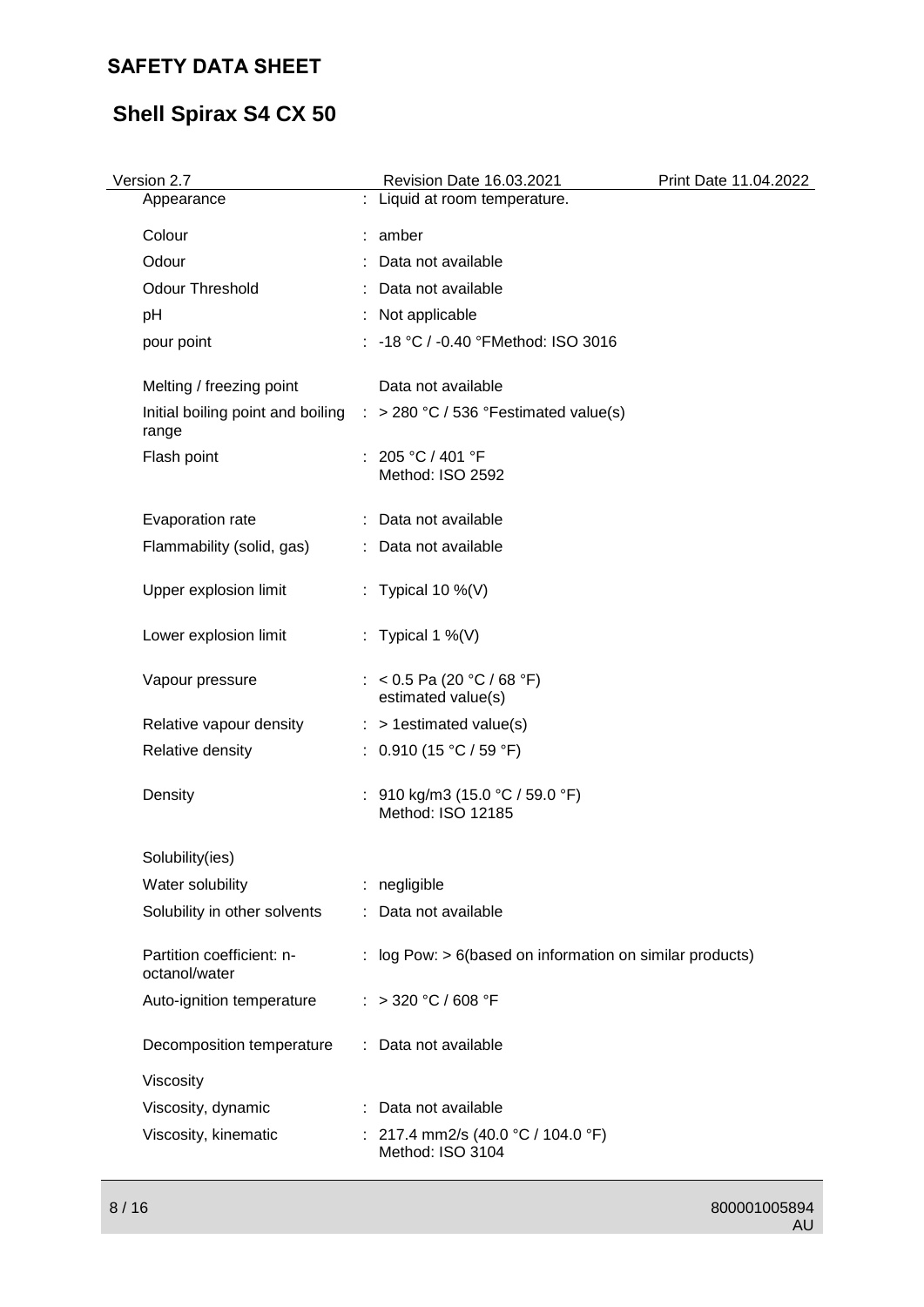# **Shell Spirax S4 CX 50**

| Version 2.7          | <b>Revision Date 16.03.2021</b>                             | Print Date 11.04.2022 |
|----------------------|-------------------------------------------------------------|-----------------------|
|                      | 19 mm2/s (100 °C / 212 °F)<br>Method: ISO 3104              |                       |
| Explosive properties | : Not classified                                            |                       |
| Oxidizing properties | : Data not available                                        |                       |
| Conductivity         | : This material is not expected to be a static accumulator. |                       |

#### **SECTION 10. STABILITY AND REACTIVITY**

| Reactivity                            | : The product does not pose any further reactivity hazards in<br>addition to those listed in the following sub-paragraph. |  |
|---------------------------------------|---------------------------------------------------------------------------------------------------------------------------|--|
| Chemical stability                    | : Stable.                                                                                                                 |  |
| Possibility of hazardous<br>reactions | $\therefore$ Reacts with strong oxidising agents.                                                                         |  |
| Conditions to avoid                   | : Extremes of temperature and direct sunlight.                                                                            |  |
| Incompatible materials                | : Strong oxidising agents.                                                                                                |  |
| Hazardous decomposition<br>products   | No decomposition if stored and applied as directed.<br>÷.                                                                 |  |

### **SECTION 11. TOXICOLOGICAL INFORMATION**

| Basis for assessment      | : Information given is based on data on the components and<br>the toxicology of similar products. Unless indicated otherwise,<br>the data presented is representative of the product as a<br>whole, rather than for individual component(s). |
|---------------------------|----------------------------------------------------------------------------------------------------------------------------------------------------------------------------------------------------------------------------------------------|
| Exposure routes           | : Skin and eye contact are the primary routes of exposure<br>although exposure may occur following accidental ingestion.                                                                                                                     |
| <b>Acute toxicity</b>     |                                                                                                                                                                                                                                              |
| <b>Product:</b>           |                                                                                                                                                                                                                                              |
| Acute oral toxicity       | : LD50 rat: $> 5,000$ mg/kg<br>Remarks: Low toxicity:<br>Based on available data, the classification criteria are not met.                                                                                                                   |
| Acute inhalation toxicity | : Remarks: Based on available data, the classification criteria<br>are not met.                                                                                                                                                              |
| Acute dermal toxicity     | : LD50 Rabbit: $>$ 5,000 mg/kg                                                                                                                                                                                                               |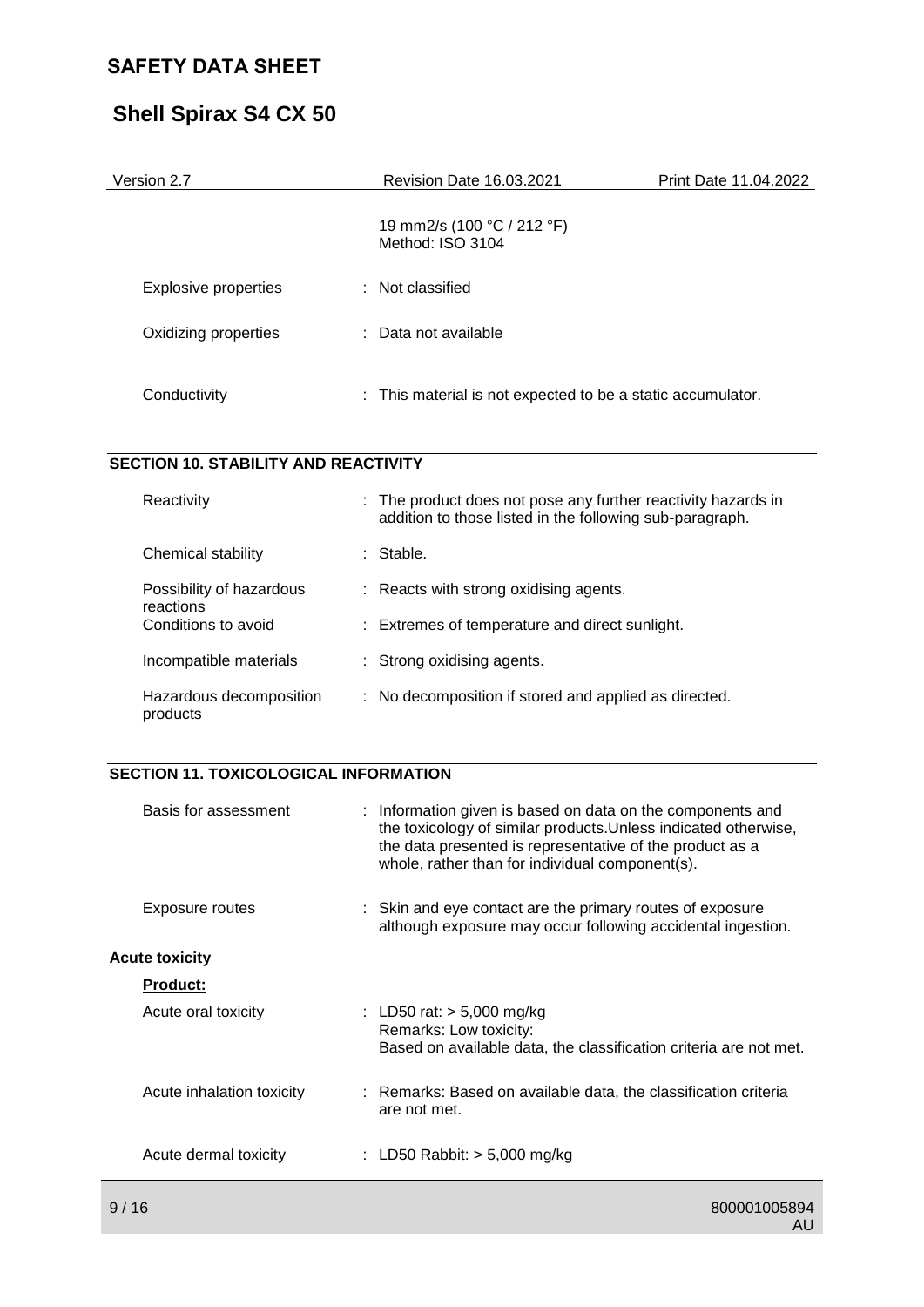# **Shell Spirax S4 CX 50**

Version 2.7 Revision Date 16.03.2021 Print Date 11.04.2022 Remarks: Low toxicity: Based on available data, the classification criteria are not met.

#### **Skin corrosion/irritation**

#### **Product:**

Remarks: Slightly irritating to skin., Prolonged or repeated skin contact without proper cleaning can clog the pores of the skin resulting in disorders such as oil acne/folliculitis., Based on available data, the classification criteria are not met.

#### **Serious eye damage/eye irritation**

#### **Product:**

Remarks: Slightly irritating to the eye., Based on available data, the classification criteria are not met.

#### **Components:**

#### **Zinc dialkyldithiophosphate:**

Remarks: Based on available data, the classification criteria are not met.

#### **Zinc dialkyldithiophosphate:**

Remarks: Based on available data, the classification criteria are not met.

#### **Respiratory or skin sensitisation**

#### **Product:**

Remarks: Not a skin sensitiser. Based on available data, the classification criteria are not met.

#### **Chronic toxicity**

#### **Germ cell mutagenicity**

#### **Product:**

: Remarks: Non mutagenic, Based on available data, the classification criteria are not met.

#### **Carcinogenicity**

#### **Product:**

Remarks: Not a carcinogen., Based on available data, the classification criteria are not met.

Remarks: Product contains mineral oils of types shown to be non-carcinogenic in animal skinpainting studies., Highly refined mineral oils are not classified as carcinogenic by the International Agency for Research on Cancer (IARC).

| <b>Material</b>            | <b>GHS/CLP Carcinogenicity Classification</b> |
|----------------------------|-----------------------------------------------|
| Highly refined mineral oil | No carcinogenicity classification.            |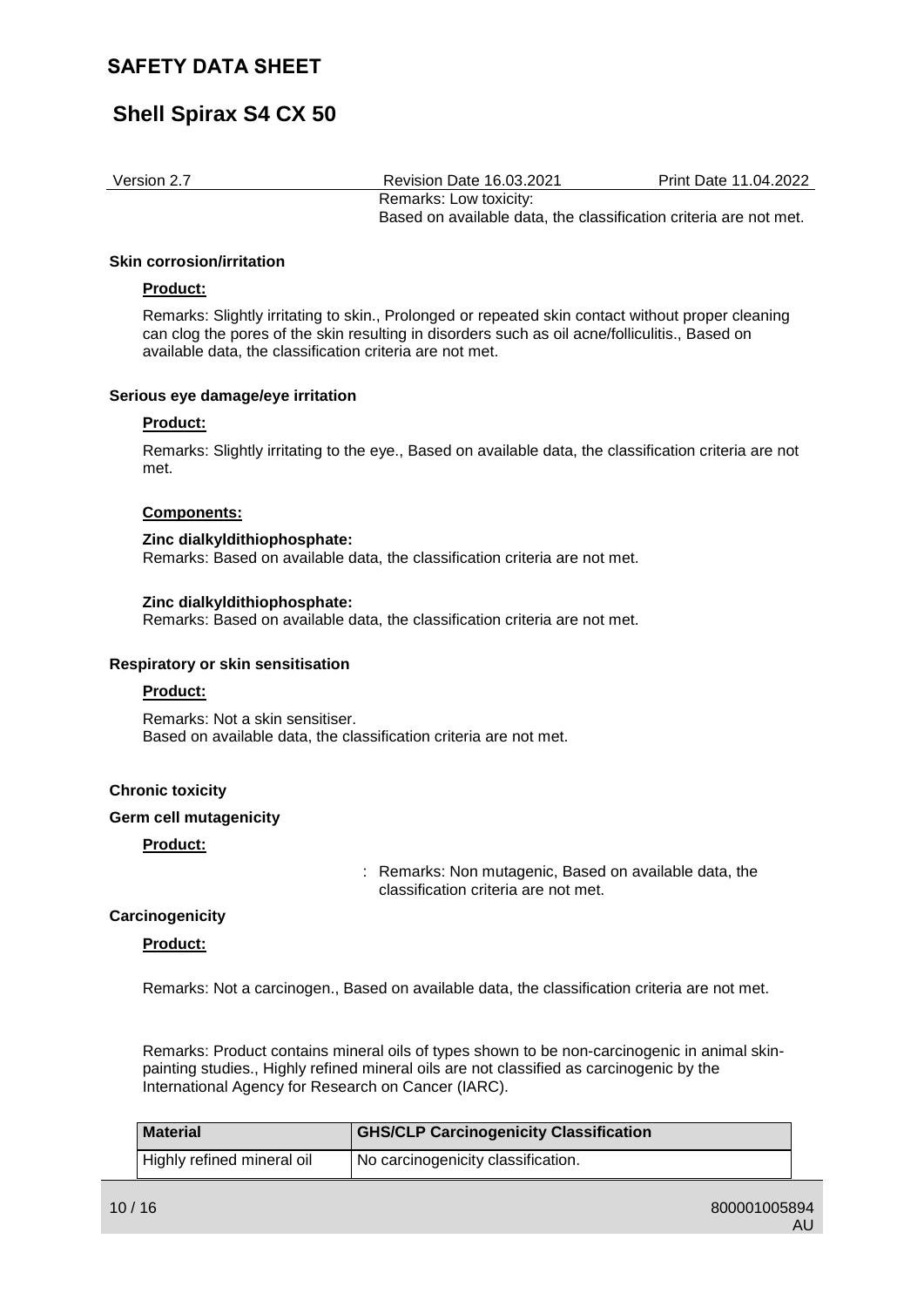## **Shell Spirax S4 CX 50**

Version 2.7 Revision Date 16.03.2021 Print Date 11.04.2022

#### **Reproductive toxicity**

**Product:**

Remarks: Not a developmental toxicant., Does not impair fertility., Based on available data, the classification criteria are not met.

#### **STOT - single exposure**

#### **Product:**

Remarks: Based on available data, the classification criteria are not met.

:

#### **STOT - repeated exposure**

#### **Product:**

Remarks: Based on available data, the classification criteria are not met.

#### **Aspiration toxicity**

#### **Product:**

Not an aspiration hazard.

#### **Further information**

#### **Product:**

Remarks: Used oils may contain harmful impurities that have accumulated during use. The concentration of such impurities will depend on use and they may present risks to health and the environment on disposal., ALL used oil should be handled with caution and skin contact avoided as far as possible.

Remarks: Slightly irritating to respiratory system.

#### **SECTION 12. ECOLOGICAL INFORMATION**

| Basis for assessment | : Ecotoxicological data have not been determined specifically<br>for this product.<br>Information given is based on a knowledge of the components<br>and the ecotoxicology of similar products.<br>Unless indicated otherwise, the data presented is<br>representative of the product as a whole, rather than for<br>individual component(s). (LL/EL/IL50 expressed as the<br>nominal amount of product required to prepare aqueous test<br>extract). |
|----------------------|-------------------------------------------------------------------------------------------------------------------------------------------------------------------------------------------------------------------------------------------------------------------------------------------------------------------------------------------------------------------------------------------------------------------------------------------------------|
|                      |                                                                                                                                                                                                                                                                                                                                                                                                                                                       |

#### **Ecotoxicity**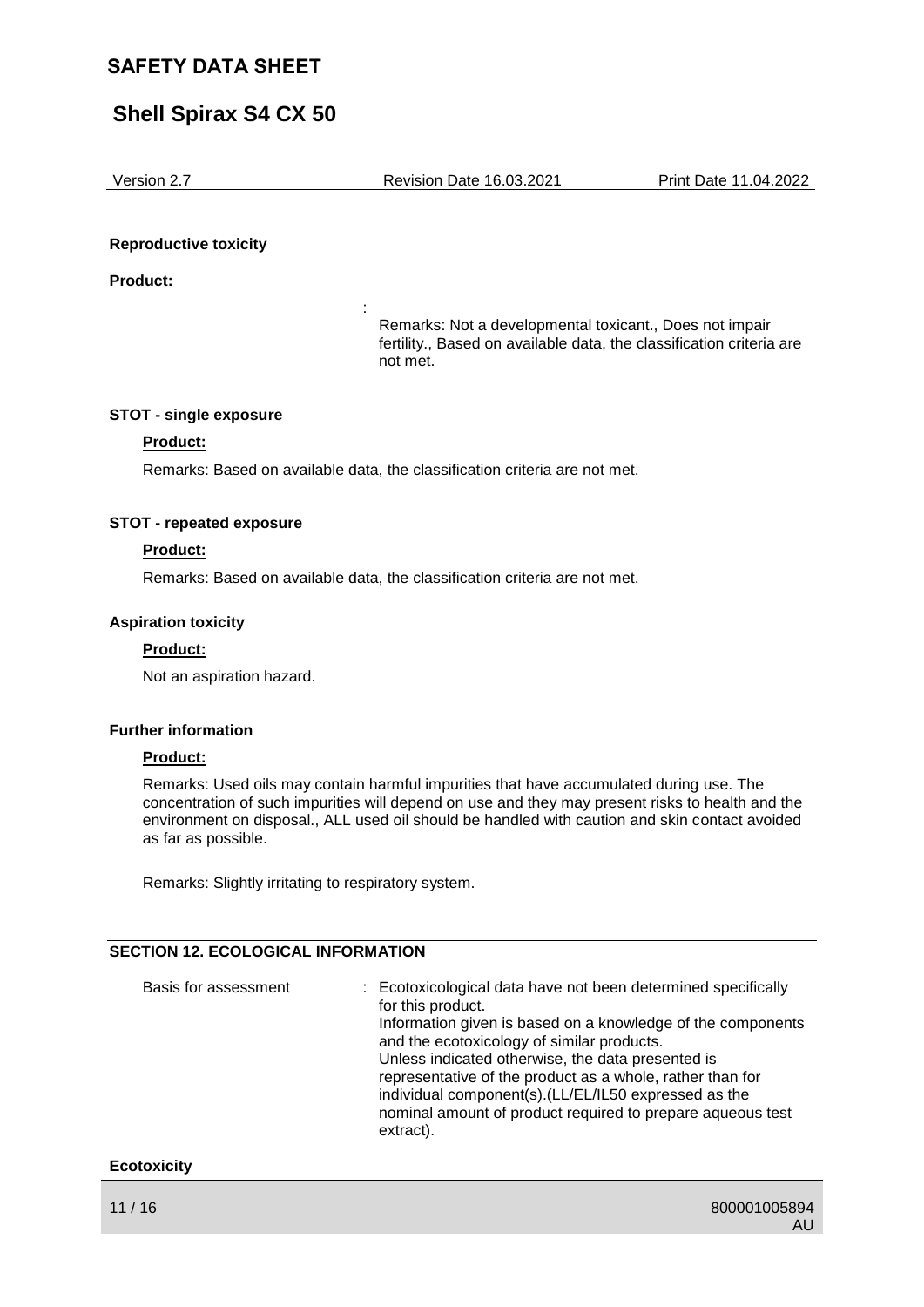# **Shell Spirax S4 CX 50**

| Version 2.7                                                                                         | Revision Date 16.03.2021                                                                                                                                                                                                                                                                                                                                                                                                                                                                                                                                                                                                        | Print Date 11.04.2022 |
|-----------------------------------------------------------------------------------------------------|---------------------------------------------------------------------------------------------------------------------------------------------------------------------------------------------------------------------------------------------------------------------------------------------------------------------------------------------------------------------------------------------------------------------------------------------------------------------------------------------------------------------------------------------------------------------------------------------------------------------------------|-----------------------|
| Product:                                                                                            |                                                                                                                                                                                                                                                                                                                                                                                                                                                                                                                                                                                                                                 |                       |
| Toxicity to fish (Acute<br>toxicity)                                                                | Remarks: LL/EL/IL50 > 100 mg/l<br>Practically non toxic:<br>Based on available data, the classification criteria are not met.                                                                                                                                                                                                                                                                                                                                                                                                                                                                                                   |                       |
| Toxicity to crustacean (Acute<br>toxicity)                                                          | Remarks: LL/EL/IL50 > 100 mg/l<br>Practically non toxic:<br>Based on available data, the classification criteria are not met.                                                                                                                                                                                                                                                                                                                                                                                                                                                                                                   |                       |
| Toxicity to algae/aquatic<br>plants (Acute toxicity)                                                | Remarks: LL/EL/IL50 > 100 mg/l<br>Practically non toxic:<br>Based on available data, the classification criteria are not met.                                                                                                                                                                                                                                                                                                                                                                                                                                                                                                   |                       |
| Toxicity to fish (Chronic<br>toxicity)                                                              | : Remarks: Data not available                                                                                                                                                                                                                                                                                                                                                                                                                                                                                                                                                                                                   |                       |
| Toxicity to crustacean<br>(Chronic toxicity)                                                        | Remarks: Data not available                                                                                                                                                                                                                                                                                                                                                                                                                                                                                                                                                                                                     |                       |
| Toxicity to microorganisms<br>(Acute toxicity)                                                      | : Remarks: Data not available                                                                                                                                                                                                                                                                                                                                                                                                                                                                                                                                                                                                   |                       |
| Components:<br>Alkylphenol:                                                                         |                                                                                                                                                                                                                                                                                                                                                                                                                                                                                                                                                                                                                                 |                       |
| M-Factor (Short-term (acute)<br>aquatic hazard)<br>M-Factor (Long-term<br>(chronic) aquatic hazard) | : 10<br>: 10                                                                                                                                                                                                                                                                                                                                                                                                                                                                                                                                                                                                                    |                       |
| <b>Persistence and degradability</b>                                                                |                                                                                                                                                                                                                                                                                                                                                                                                                                                                                                                                                                                                                                 |                       |
| Product:                                                                                            |                                                                                                                                                                                                                                                                                                                                                                                                                                                                                                                                                                                                                                 |                       |
| Biodegradability                                                                                    | Remarks: Not readily biodegradable., Major constituents are<br>inherently biodegradable, but contains components that may<br>persist in the environment., Persistent per IMO criteria.,<br>International Oil Pollution Compensation (IOPC) Fund<br>definition: "A non-persistent oil is oil, which, at the time of<br>shipment, consists of hydrocarbon fractions, (a) at least 50%<br>of which, by volume, distills at a temperature of 340°C (645°F)<br>and (b) at least 95% of which, by volume, distils at a<br>temperature of 370°C (700°F) when tested by the ASTM<br>Method D-86/78 or any subsequent revision thereof." |                       |
| <b>Bioaccumulative potential</b>                                                                    |                                                                                                                                                                                                                                                                                                                                                                                                                                                                                                                                                                                                                                 |                       |
| <b>Product:</b>                                                                                     |                                                                                                                                                                                                                                                                                                                                                                                                                                                                                                                                                                                                                                 |                       |
| <b>Bioaccumulation</b>                                                                              | : Remarks: Contains components with the potential to<br>bioaccumulate.                                                                                                                                                                                                                                                                                                                                                                                                                                                                                                                                                          |                       |
| Partition coefficient: n-<br>octanol/water                                                          | log Pow: > 6Remarks: (based on information on similar<br>products)                                                                                                                                                                                                                                                                                                                                                                                                                                                                                                                                                              |                       |
| <b>Mobility in soil</b>                                                                             |                                                                                                                                                                                                                                                                                                                                                                                                                                                                                                                                                                                                                                 |                       |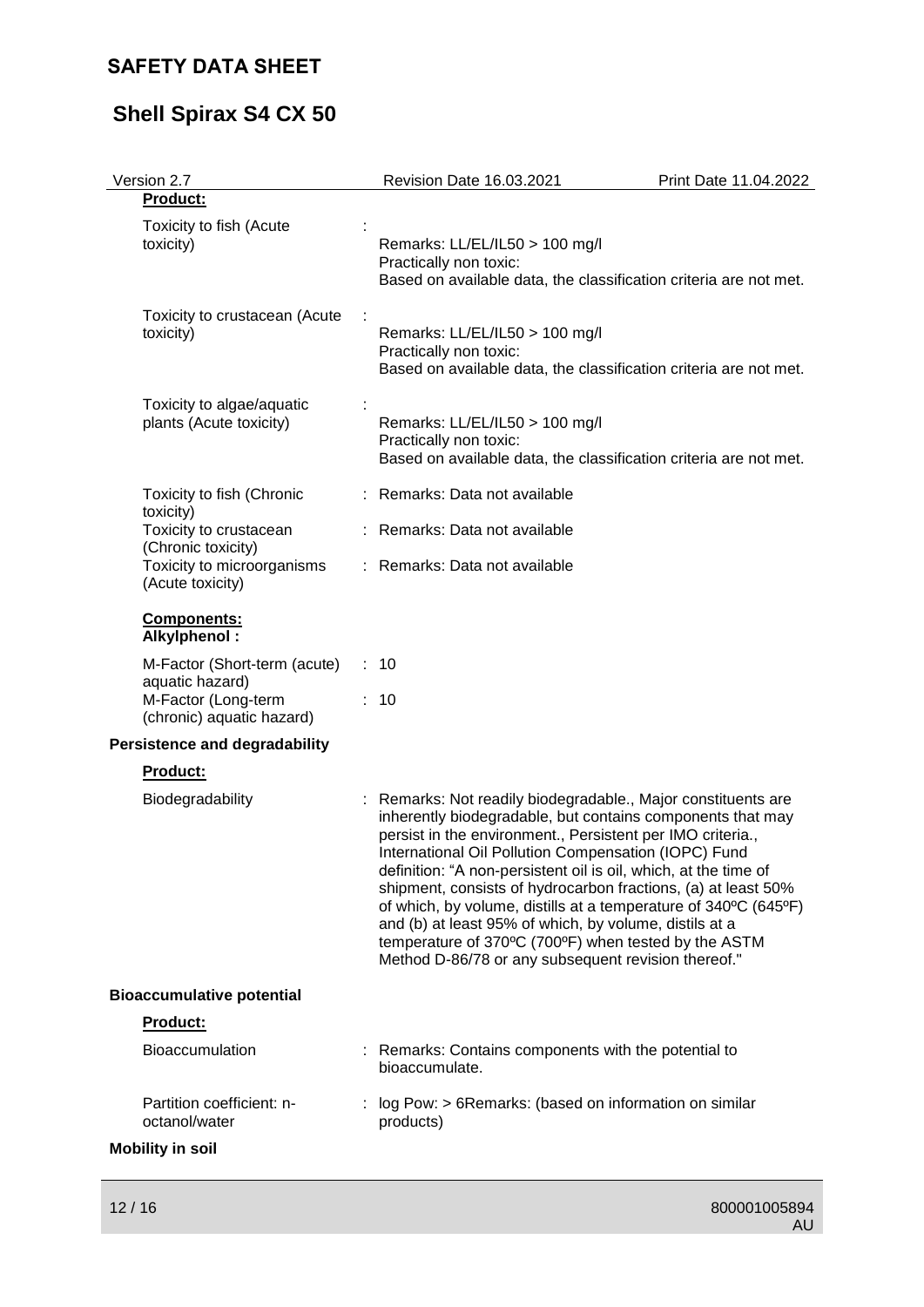# **Shell Spirax S4 CX 50**

| Version 2.7                          | <b>Revision Date 16.03.2021</b>                                                                                                                                                                                                                                                                                                                                                                                                                                      | Print Date 11.04.2022 |
|--------------------------------------|----------------------------------------------------------------------------------------------------------------------------------------------------------------------------------------------------------------------------------------------------------------------------------------------------------------------------------------------------------------------------------------------------------------------------------------------------------------------|-----------------------|
| <b>Product:</b>                      |                                                                                                                                                                                                                                                                                                                                                                                                                                                                      |                       |
| Mobility                             | : Remarks: Liquid under most environmental conditions., If it<br>enters soil, it will adsorb to soil particles and will not be<br>mobile.<br>Remarks: Floats on water.                                                                                                                                                                                                                                                                                               |                       |
| Other adverse effects                |                                                                                                                                                                                                                                                                                                                                                                                                                                                                      |                       |
| no data available<br><b>Product:</b> |                                                                                                                                                                                                                                                                                                                                                                                                                                                                      |                       |
| Additional ecological<br>information | : Does not have ozone depletion potential, photochemical<br>ozone creation potential or global warming potential., Product<br>is a mixture of non-volatile components, which will not be<br>released to air in any significant quantities under normal<br>conditions of use.<br>Poorly soluble mixture., Causes physical fouling of aquatic<br>organisms.<br>Mineral oil does not cause chronic toxicity to aquatic<br>organisms at concentrations less than 1 mg/l. |                       |

### **SECTION 13. DISPOSAL CONSIDERATIONS**

#### **Disposal methods** Waste from residues : Recover or recycle if possible. It is the responsibility of the waste generator to determine the toxicity and physical properties of the material generated to determine the proper waste classification and disposal methods in compliance with applicable regulations. Waste product should not be allowed to contaminate soil or ground water, or be disposed of into the environment. Do not dispose into the environment, in drains or in water courses Do not dispose of tank water bottoms by allowing them to drain into the ground. This will result in soil and groundwater contamination. Waste arising from a spillage or tank cleaning should be disposed of in accordance with prevailing regulations, preferably to a recognised collector or contractor. The competence of the collector or contractor should be established beforehand. MARPOL - see International Convention for the Prevention of Pollution from Ships (MARPOL 73/78) which provides technical aspects at controlling pollutions from ships. Contaminated packaging : Dispose in accordance with prevailing regulations, preferably to a recognized collector or contractor. The competence of the collector or contractor should be established beforehand. Disposal should be in accordance with applicable regional, national, and local laws and regulations.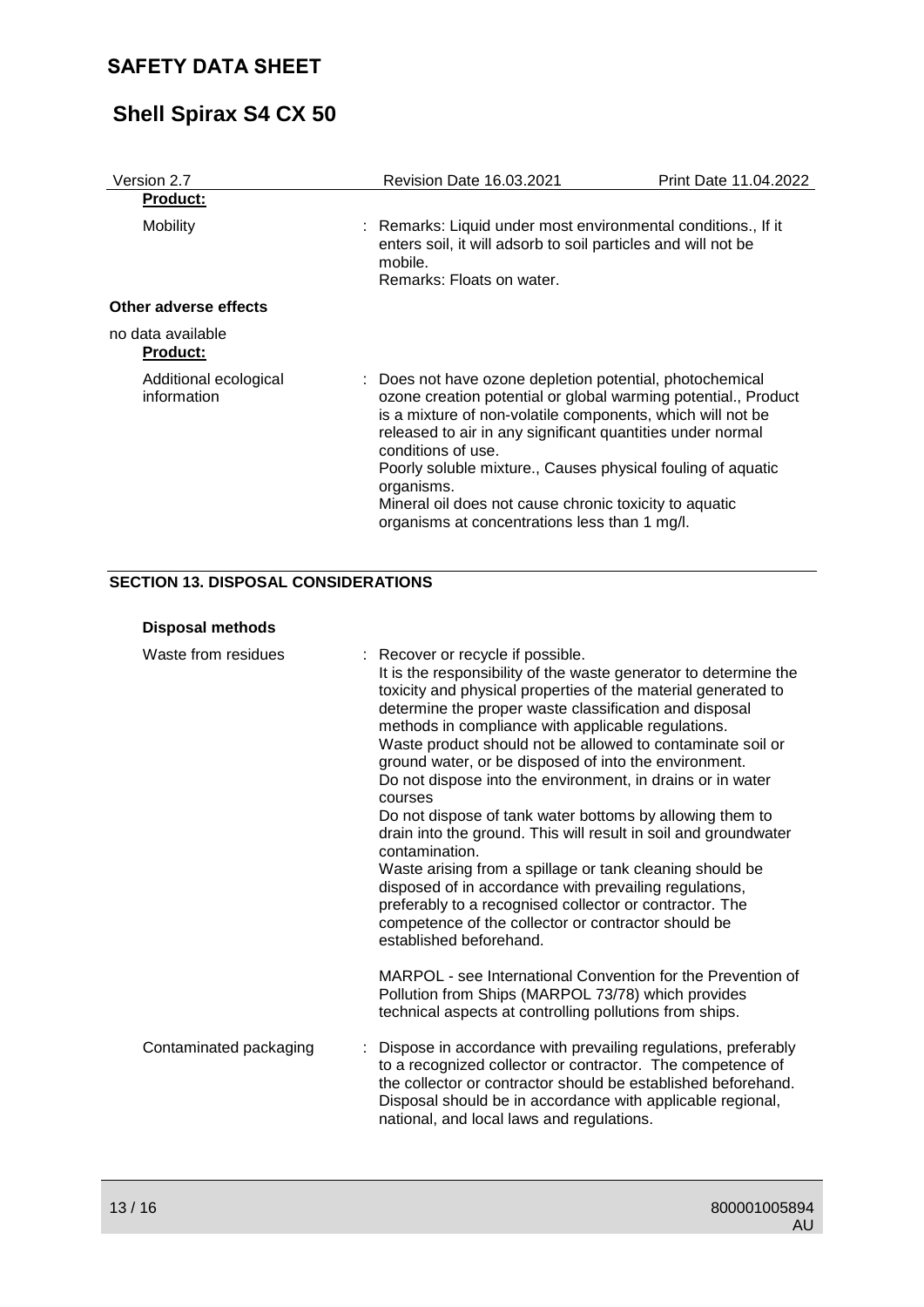## **Shell Spirax S4 CX 50**

| Version 2.7       | <b>Revision Date 16.03.2021</b>                              | Print Date 11.04.2022 |
|-------------------|--------------------------------------------------------------|-----------------------|
| Local legislation |                                                              |                       |
| Remarks           | : Disposal should be in accordance with applicable regional, |                       |
|                   | national, and local laws and regulations.                    |                       |

#### **SECTION 14. TRANSPORT INFORMATION**

#### **National Regulations**

**ADG**

Not regulated as a dangerous good

#### **International Regulations**

#### **IATA-DGR**

Not regulated as a dangerous good

#### **IMDG-Code**

Not regulated as a dangerous good

#### **Transport in bulk according to Annex II of MARPOL 73/78 and the IBC Code**

Not applicable for product as supplied. MARPOL Annex 1 rules apply for bulk shipments by sea.

#### **Special precautions for user**

Remarks : Special Precautions: Refer to Section 7, Handling & Storage, for special precautions which a user needs to be aware of or needs to comply with in connection with transport.

#### **SECTION 15. REGULATORY INFORMATION**

#### **Safety, health and environmental regulations/legislation specific for the substance or mixture**

| Standard for the Uniform    | No poison schedule number allocated |
|-----------------------------|-------------------------------------|
| Scheduling of Medicines and |                                     |
| <b>Poisons</b>              |                                     |

The regulatory information is not intended to be comprehensive. Other regulations may apply to this material.

Product classified as per Work Health Safety Regulations – Implementation of the Globally Harmonized System of Classification and Labelling of Chemicals (GHS) 2012 and SDS prepared as per national model code of practice for preparation of safety data sheet for Hazardous chemicals 2011 based on Globally Harmonized Classification version 3.

National Model Code of Practice for the Labelling of Workplace Hazardous Chemicals (2011). Australian Code for the Transport of Dangerous Goods by Road and Rail (ADG code). Standard for the Uniform Scheduling of Medicines and Poisons (SUSMP).

#### **Other international regulations**

**The components of this product are reported in the following inventories:**

REACH : Not established.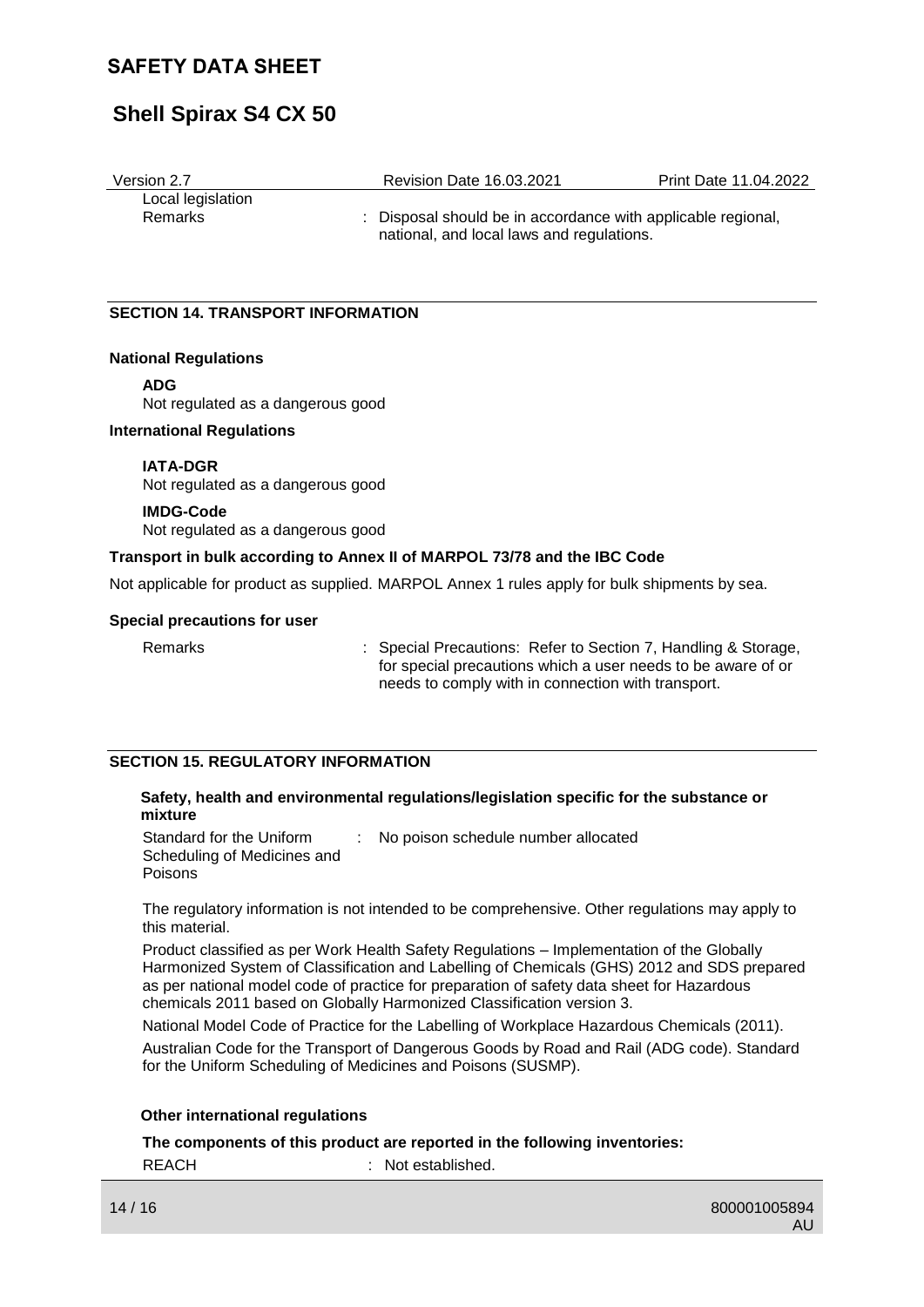## **Shell Spirax S4 CX 50**

| Version 2.7 | Revision Date 16.03.2021 | Print Date 11.04.2022 |
|-------------|--------------------------|-----------------------|
| <b>TSCA</b> | : All components listed. |                       |
| AICS        | : All components listed. |                       |

#### **SECTION 16. OTHER INFORMATION**

#### **Full text of H-Statements**

| H304                                    | May be fatal if swallowed and enters airways.           |  |  |  |
|-----------------------------------------|---------------------------------------------------------|--|--|--|
| H314                                    | Causes severe skin burns and eye damage.                |  |  |  |
| H318                                    | Causes serious eye damage.                              |  |  |  |
| <b>H360F</b>                            | May damage fertility.                                   |  |  |  |
| H400                                    | Very toxic to aquatic life.                             |  |  |  |
| H410                                    | Very toxic to aquatic life with long lasting effects.   |  |  |  |
| H411                                    | Toxic to aquatic life with long lasting effects.        |  |  |  |
| H413                                    | May cause long lasting harmful effects to aquatic life. |  |  |  |
| <b>Full text of other abbreviations</b> |                                                         |  |  |  |
| <b>Aquatic Acute</b>                    | Short-term (acute) aquatic hazard                       |  |  |  |
| Aquatic Chronic                         | Long-term (chronic) aquatic hazard                      |  |  |  |
| Asp. Tox.                               | Aspiration hazard                                       |  |  |  |

| <b>Aquatic Chronic</b> | Long-term (chronic) aquatic hazar |
|------------------------|-----------------------------------|
| Asp. Tox.              | Aspiration hazard                 |
| Eye Dam.               | Serious eye damage                |
| Repr.                  | Reproductive toxicity             |
| Skin Corr.             | Skin corrosion                    |
|                        |                                   |

#### **Abbreviations and Acronyms**

AIIC - Australian Inventory of Industrial Chemicals; ANTT - National Agency for Transport by Land of Brazil; ASTM - American Society for the Testing of Materials; bw - Body weight; CMR - Carcinogen, Mutagen or Reproductive Toxicant; DIN - Standard of the German Institute for Standardisation; DSL - Domestic Substances List (Canada); ECx - Concentration associated with x% response; ELx - Loading rate associated with x% response; EmS - Emergency Schedule; ENCS - Existing and New Chemical Substances (Japan); ErCx - Concentration associated with x% growth rate response; ERG - Emergency Response Guide; GHS - Globally Harmonized System; GLP - Good Laboratory Practice; IARC - International Agency for Research on Cancer; IATA - International Air Transport Association; IBC - International Code for the Construction and Equipment of Ships carrying Dangerous Chemicals in Bulk; IC50 - Half maximal inhibitory concentration; ICAO - International Civil Aviation Organization; IECSC - Inventory of Existing Chemical Substances in China; IMDG - International Maritime Dangerous Goods; IMO - International Maritime Organization; ISHL - Industrial Safety and Health Law (Japan); ISO - International Organisation for Standardization; KECI - Korea Existing Chemicals Inventory; LC50 - Lethal Concentration to 50 % of a test population; LD50 - Lethal Dose to 50% of a test population (Median Lethal Dose); MARPOL - International Convention for the Prevention of Pollution from Ships; n.o.s. - Not Otherwise Specified; Nch - Chilean Norm; NO(A)EC - No Observed (Adverse) Effect Concentration; NO(A)EL - No Observed (Adverse) Effect Level; NOELR - No Observable Effect Loading Rate; NOM - Official Mexican Norm; NTP - National Toxicology Program; NZIoC - New Zealand Inventory of Chemicals; OECD - Organization for Economic Co-operation and Development; OPPTS - Office of Chemical Safety and Pollution Prevention; PBT - Persistent, Bioaccumulative and Toxic substance; PICCS - Philippines Inventory of Chemicals and Chemical Substances; (Q)SAR - (Quantitative) Structure Activity Relationship; REACH - Regulation (EC) No 1907/2006 of the European Parliament and of the Council concerning the Registration, Evaluation, Authorisation and Restriction of Chemicals; SADT - Self-Accelerating Decomposition Temperature; SDS - Safety Data Sheet; TCSI - Taiwan Chemical Substance Inventory; TDG - Transportation of Dangerous Goods; TSCA - Toxic Substances Control Act (United States); UN - United Nations; UNRTDG - United Nations Recommendations on the Transport of Dangerous